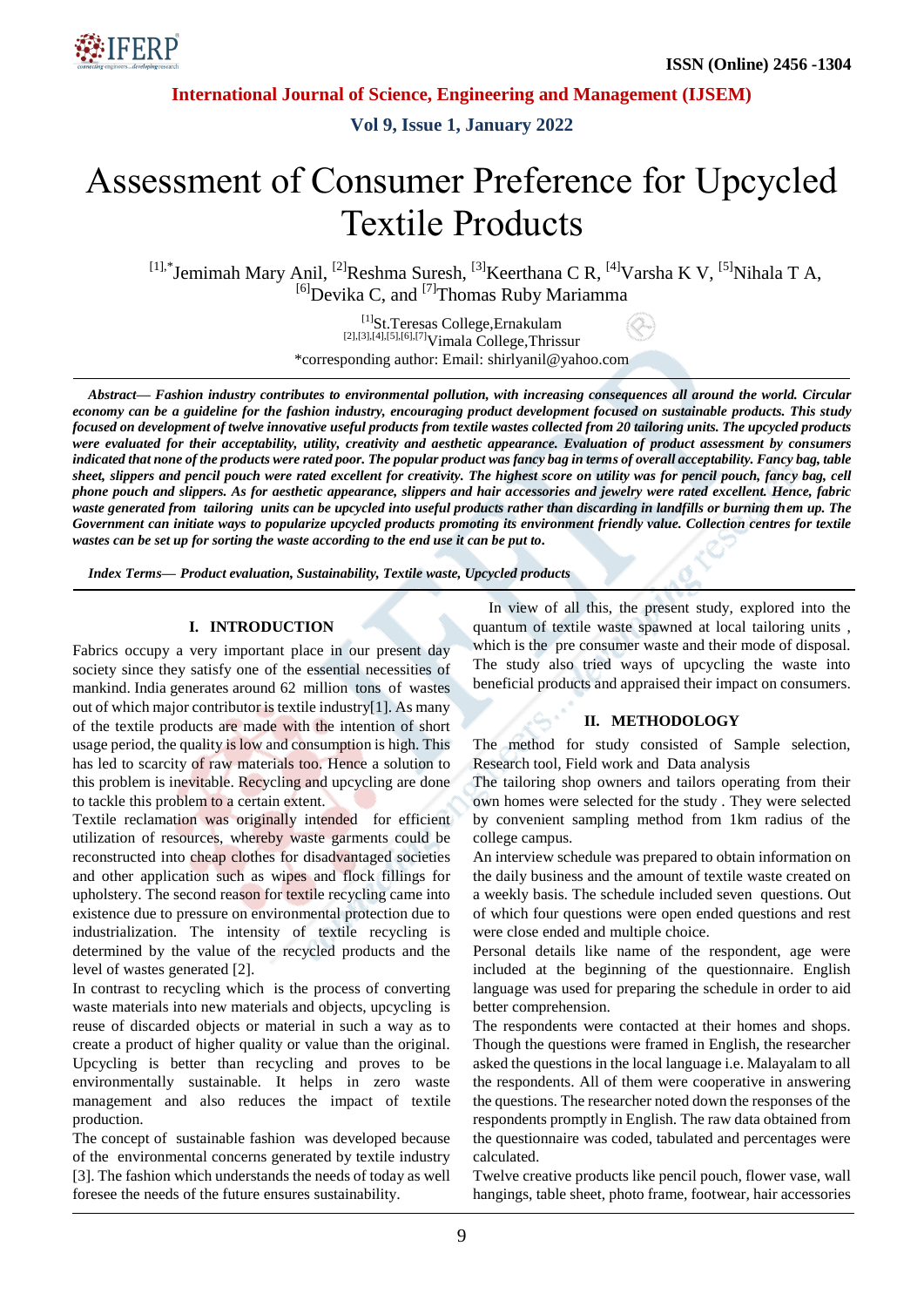

**International Journal of Science, Engineering and Management (IJSEM)**

## **Vol 9, Issue 1, January 2022**

and jewellery, girls frock, fabric braided belt, diary covers, cell phone pouch and fancy bag were made from the textile wastes collected from the shops and tailoring units in houses. For product evaluation developed 20 women consumers were chosen between the age group of 19-21 years by convenient sampling method.

The products were assessed for their creativity, utility and aesthetic appearance on a scale of 1-4 and an average scale point was obtained for each product. The frequency of grades as Excellent, Good, Fair and Poor were assessed for each item and analyzed.

#### **III. RESULTS AND DISCUSSION**

Upcycling of textiles is an upcoming trend already well known in foreign countries.

In the pre survey consisting of personal interview with 20 owners of tailoring units, 11 units were registered shops and 9 worked from their own homes. 85% of the owners were females and the rest were males. On an average 70 percent of the tailoring units got a weekly order 1-5 garments, followed by 20 percent with 5-10 garments and 10 percent with order of 10-15 garments.

Among the 20 tailoring units surveyed it was found that only 15 percent of them reused the textile waste. Small pieces of fabric waste were used in filling pillows and cushions and upcycled the rest into either new garments or parts of a garment. 85 percent of the tailoring units discarded the waste by either burning them up or selling them to other vendors.

The textile waste collected from the tailoring units were made into varied products like pencil pouch, flower vase, wall hangings, table sheet, photo frame, footwear, hair accessories and jewellery, girls frock, fabric braided belt, diary covers, cell phone pouch and fancy bag (Table1).

The products were assessed for its overall appearance and also for its creativity, utility and aesthetic appearance on a 4 point scale by 20 consumers and average was calculated for each product. All the 12 products had a rating between 3.2 to 3.9 on a 4 point scale and also the frequency on grade (excellent, good, fair and poor) classification. The wall hanging had the lowest score of 3.2 and the fancy bag rated 3.9 as the highest score (Fig.1). Table sheet, slippers and pencil pouch were close behind with a score of 3.8.

The frequency of grades (Excellent, good, fair and poor), indicated that none of the products were rated as poor. For individual criterias, four products were rated best for creativity viz. Bag, table sheet, slippers and pencil pouch (Fig 2). Pencil pouch, fancy bag, Cell phone pouch, diary cover and hair accessories and jewelry scored high on utility. As for aesthetic appearance, slippers, hair accessories and jewelry and cell phone cover were rated excellent.

| <b>Table 1.</b> Innovative products made from textile wastes |         |                            |
|--------------------------------------------------------------|---------|----------------------------|
|                                                              | Product | Products                   |
|                                                              | code    |                            |
|                                                              |         | Pencil Pouch               |
|                                                              | 2       | <b>Flower Vase</b>         |
|                                                              | 3       | Wall Hanging               |
|                                                              | 4       | <b>Table Sheet</b>         |
|                                                              | 5       | Photoframe                 |
|                                                              | 6       | Slippers                   |
|                                                              | 7       | Hair Accessories<br>and    |
|                                                              |         | Jewelry                    |
|                                                              | 8       | <b>Girls Frock</b>         |
|                                                              | 9       | <b>Fabric Braided Belt</b> |
|                                                              | 10      | <b>Fabric Diary Cover</b>  |
|                                                              | 11      | Cell Phone Pouch           |
|                                                              | 12      | Fancy Bag                  |



**Fig.1** Innovative products made from textile wastes





According to Rapsikevičienė *et al* [4] the textile industry and congruently fashion industry share a significant impact on water resources, natural resources and inputs of pollutants into the atmosphere, in addition to the amount of waste